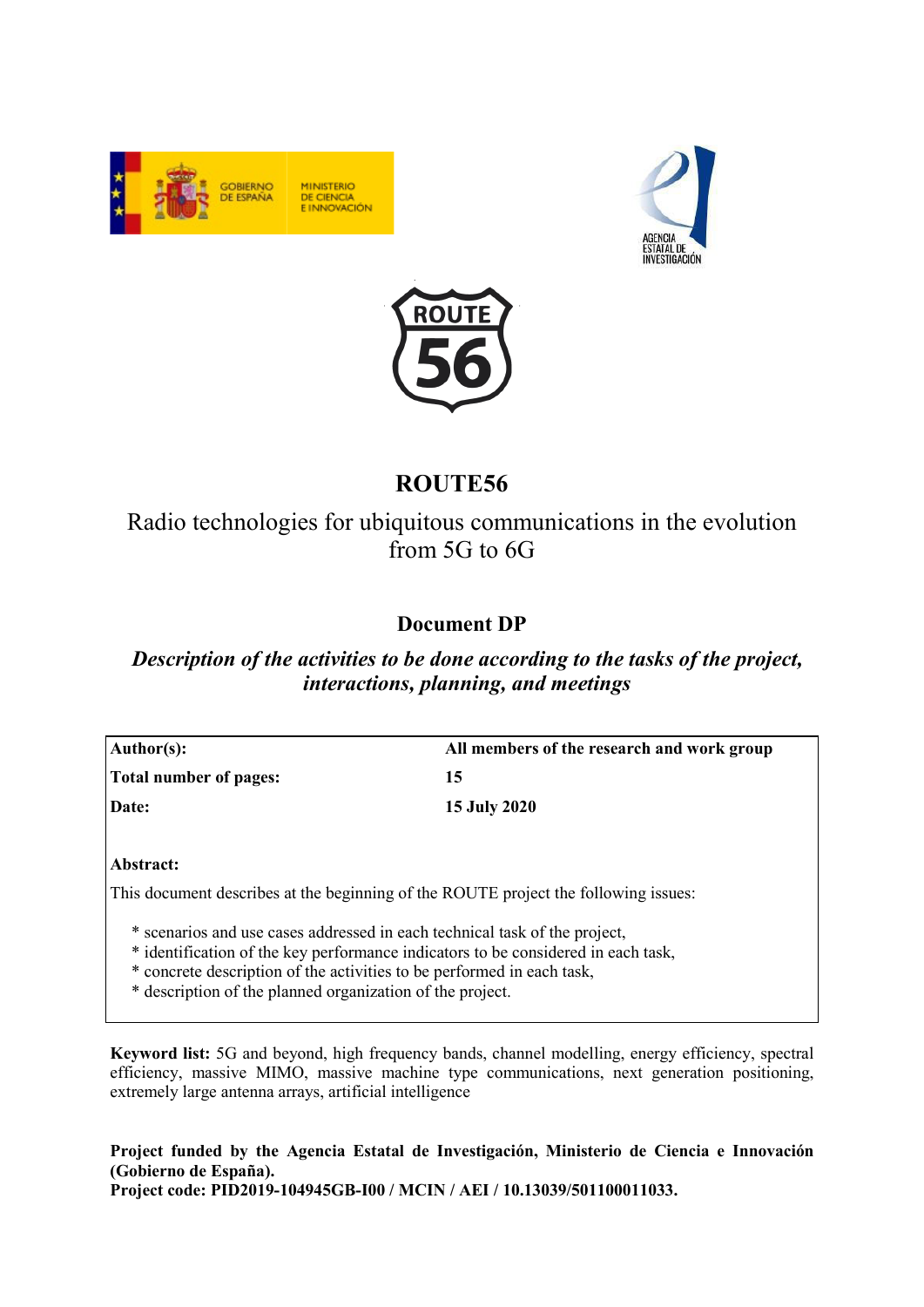## **ROUTE56**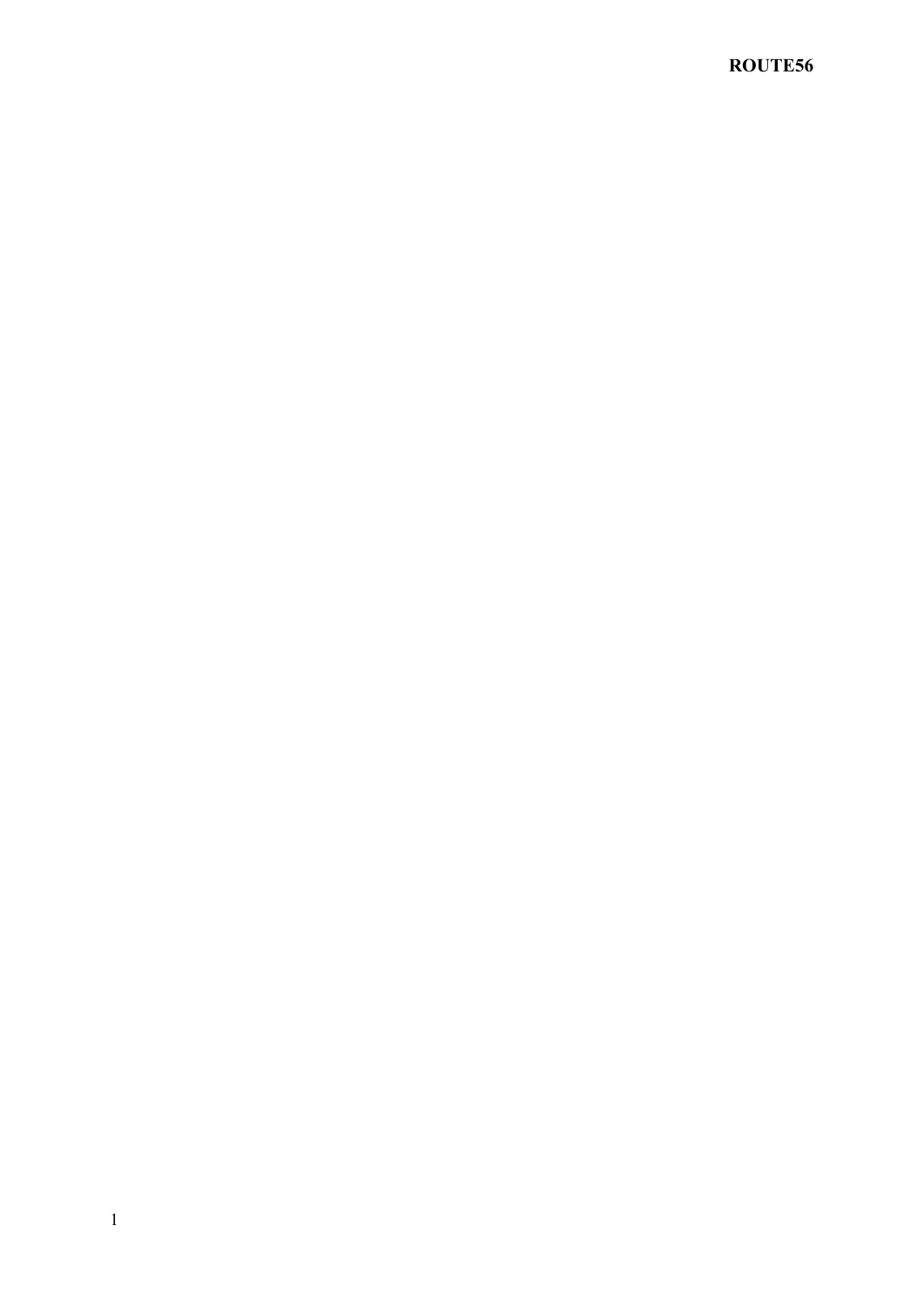## **Table of Contents**

|         | 3. DESCRIPTION OF TECHNICAL TASKS AND PLANNED ACTIVITIES.8 |  |
|---------|------------------------------------------------------------|--|
|         |                                                            |  |
| $\circ$ |                                                            |  |
|         |                                                            |  |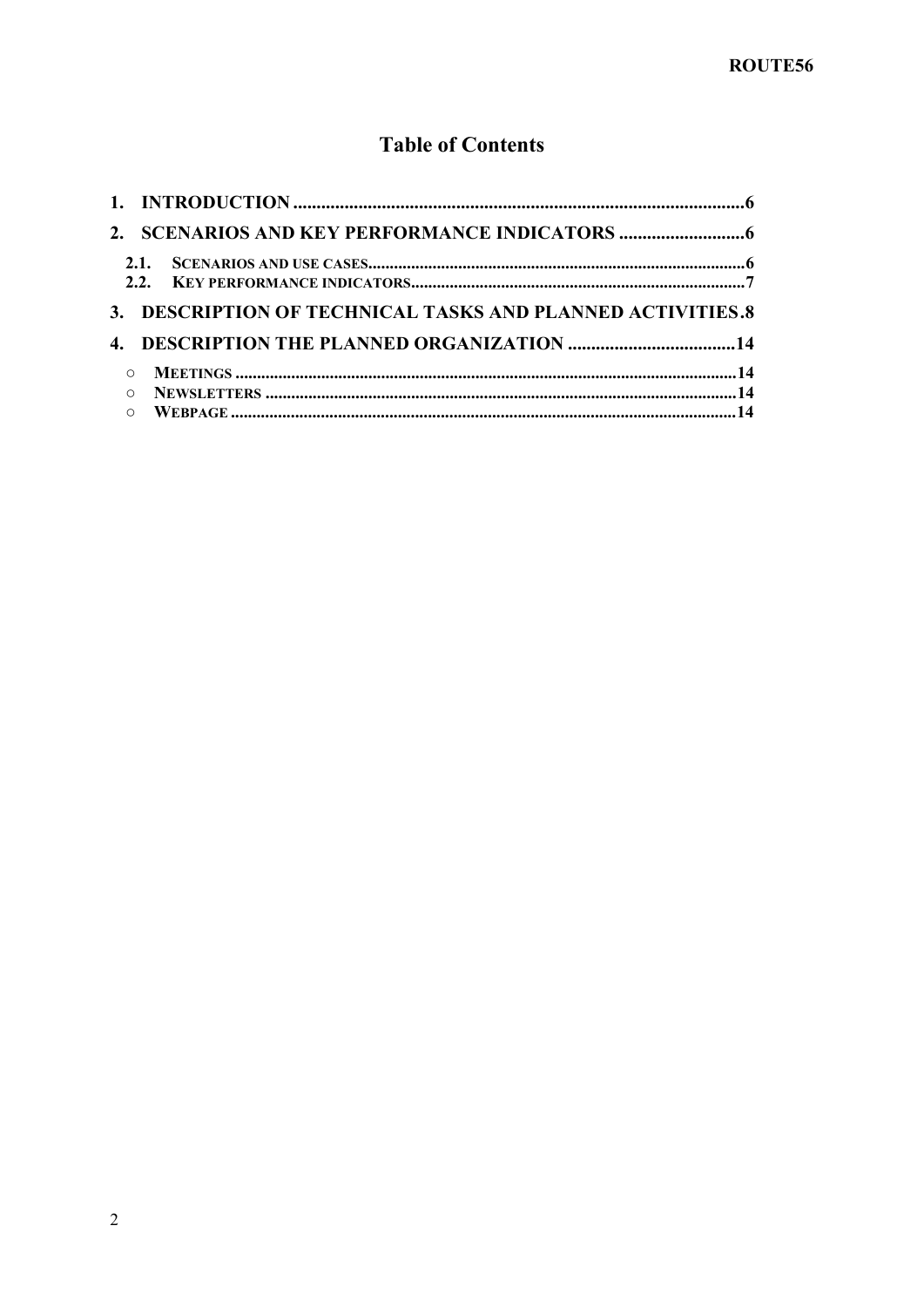## **References**

[3GPP TR 37.910] 3rd Generation Partnership Project; Technical Specification Group Radio Access Network; Study on self evaluation towards IMT-2020 submission (Release 16). Technical Report V16.1.0 (2019-09).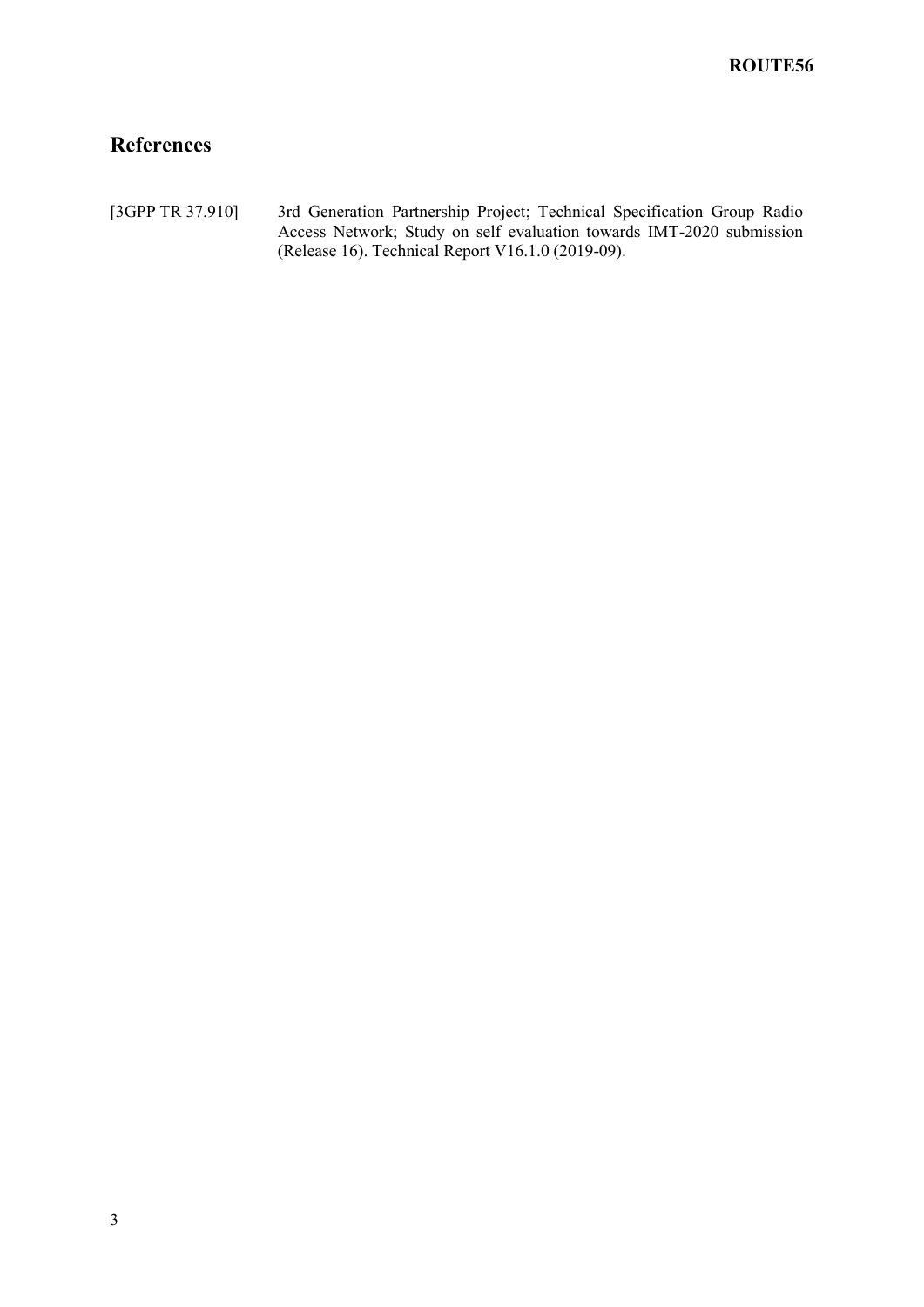# **List of abbreviations & symbols**

| AI             | Artificial Intelligence                     |
|----------------|---------------------------------------------|
| AOA            | Angle Of Arrival                            |
| AOD            | Angle Of Departure                          |
| BS             | <b>Base Station</b>                         |
| DQL            | Deep Q Learning                             |
| eMBB           | Enhanced Mobile Broadband                   |
| <b>ELAA</b>    | Extremely Large Antenna Array               |
| <b>IRS</b>     | Intelligent Reconfigurable Surface          |
| MAB            | Multi Armed Bandit                          |
| <b>MIMO</b>    | Multiple Input Multiple Output              |
| MTC            | Machine Type Communications                 |
| <b>NLOS</b>    | Non Line of Sight                           |
| <b>LIS</b>     | Large Intelligent Surfaces                  |
| LOS            | Line Of Sight                               |
| <b>OLOS</b>    | Obstructed Angle Of Arrival                 |
| QoE            | Quality of Experience                       |
| QoS            | Quality of Service                          |
| RAT            | Radio Access Technology                     |
| RIS            | Reflecting Intelligent Surface              |
| <b>SVM</b>     | Support Vector Machine                      |
| <b>TFG/TFM</b> | Final Degree Project / Final Master Project |
|                |                                             |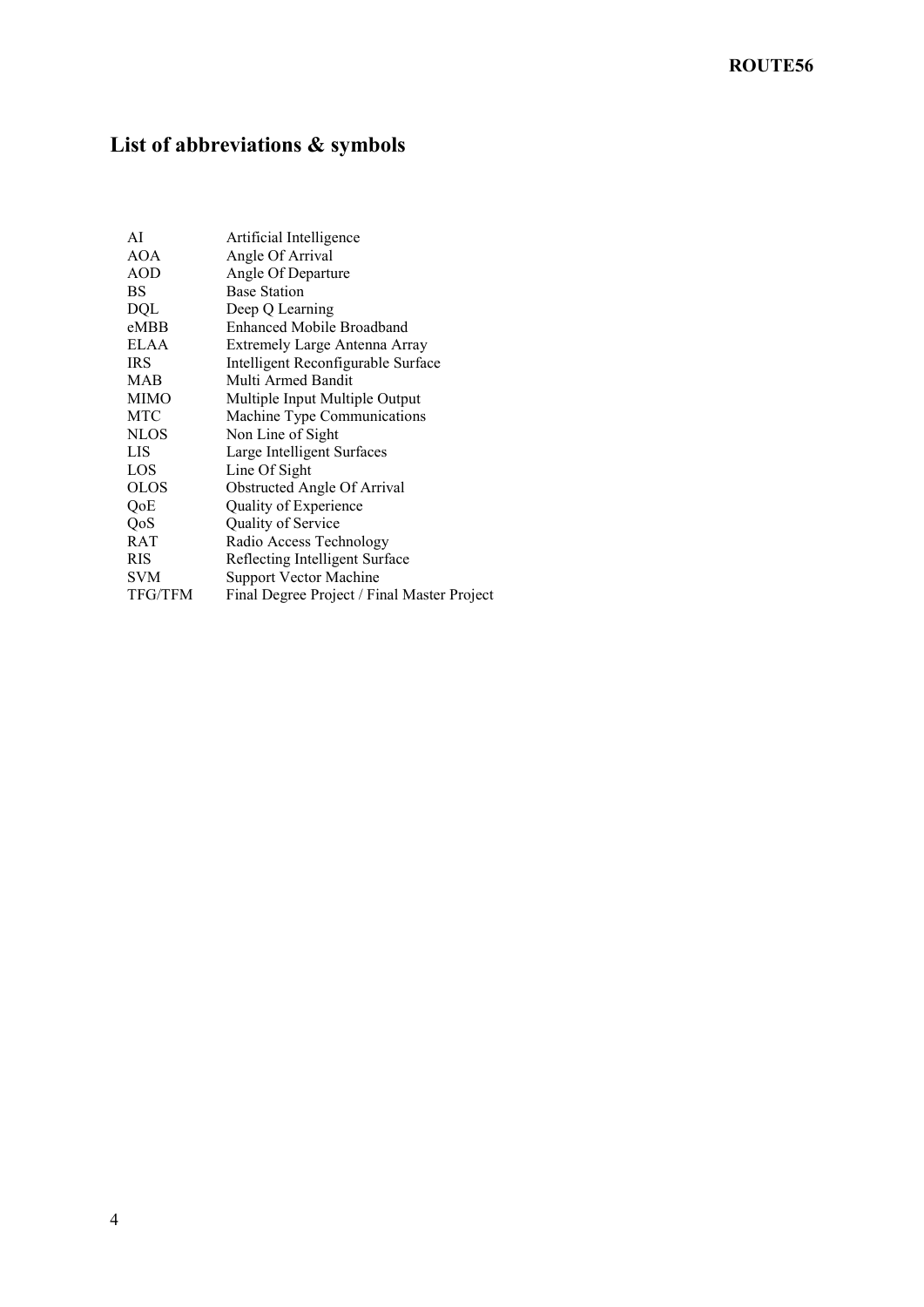## <span id="page-5-0"></span>**ROUTE56**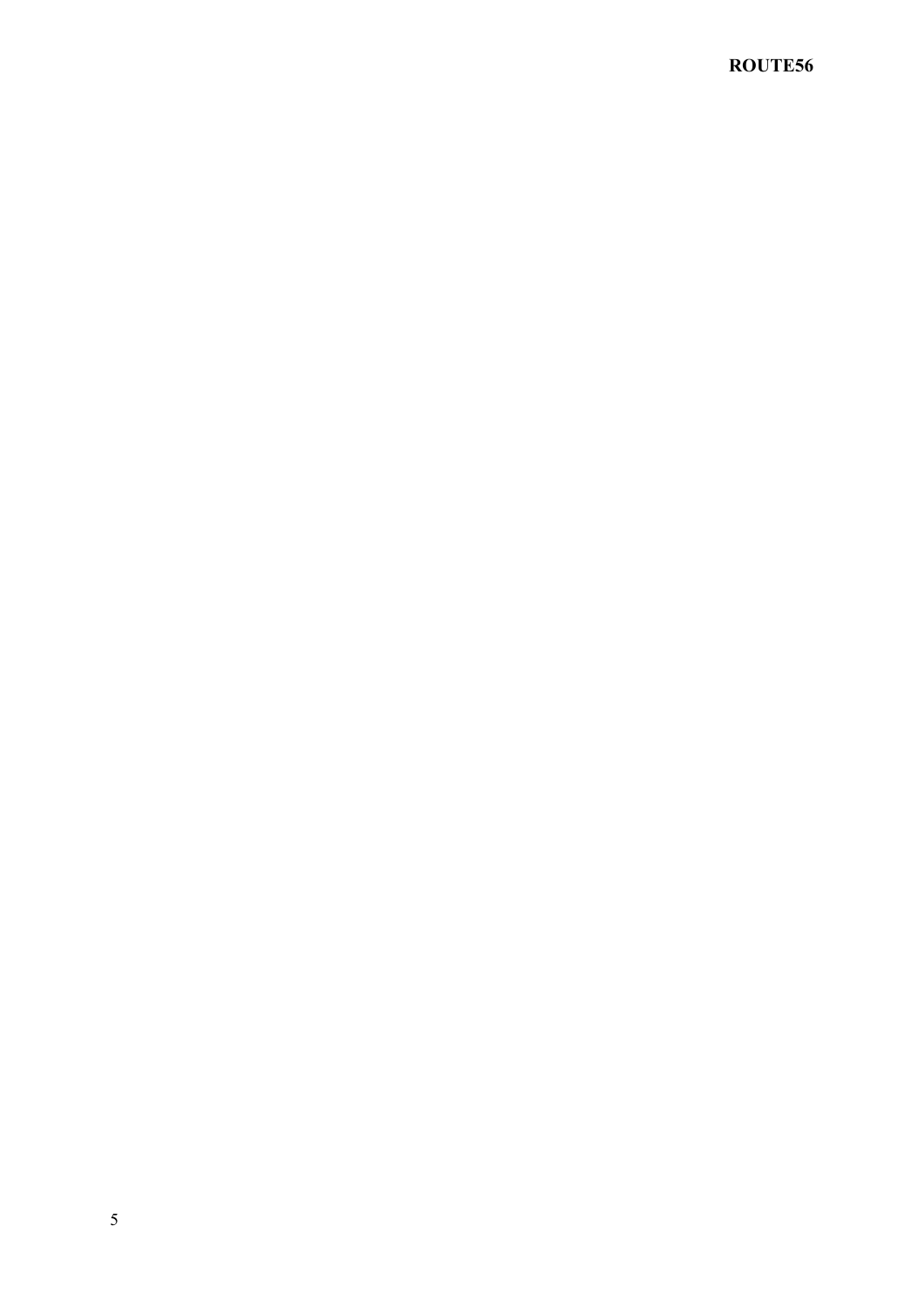## **1. INTRODUCTION**

The objective of this document is to describe at the beginning of the ROUTE project the following issues:

- Scenarios and use cases addressed in each technical task of the project.
- Identification of the key performance indicators to be considered in each task.
- Concrete description of the activities to be performed in each task. This includes:
	- o Objectives.
		- o Description of the activities and temporal planning.
		- o Expected results.
		- o Interactions with other tasks.
- Description of the planned organization of the project:
	- o Meetings.
	- o Newsletters.
	- o Webpage.

# <span id="page-6-0"></span>**2. SCENARIOS AND KEY PERFORMANCE INDICATORS**

## <span id="page-6-1"></span>*2.1. Scenarios and use cases*

In this subsection, the foreseen scenarios and use cases to be taken into account in each technical task are enumerated following the document [3GPP TR 37.910].

## *Task 3.1: Blocking analysis, coverage prediction, and network planning in mmWave networks*

- Dense urban eMBB
- Rural eMBB

## *Task 3.2: Techniques for blocking mitigation in mmWave networks*

- Dense urban eMBB
- $\bullet$  Rural eMBB

## *Task 3.3: Coverage boosting through hybrid cooperation in heterogeneous communication networks*

- Dense urban eMBB
- $\bullet$  Indoor hotspot eMBB

## *Task 4.1: Channel model for the near-field propagation conditions*

- Dense urban eMBB
- $\bullet$  Indoor hotspot eMBB

## *Task 4.2: Cell-free implementation of LIS/ELAAs in wireless systems*

- Dense urban eMBB
- $\bullet$  Indoor hotspot eMBB

## *Task 4.3: IRS versus active antennas and conventional relays*

- Dense urban eMBB
- $\bullet$  Indoor hotspot eMBB

## *Task 5.1: Spatial modulation*

● Dense urban - eMBB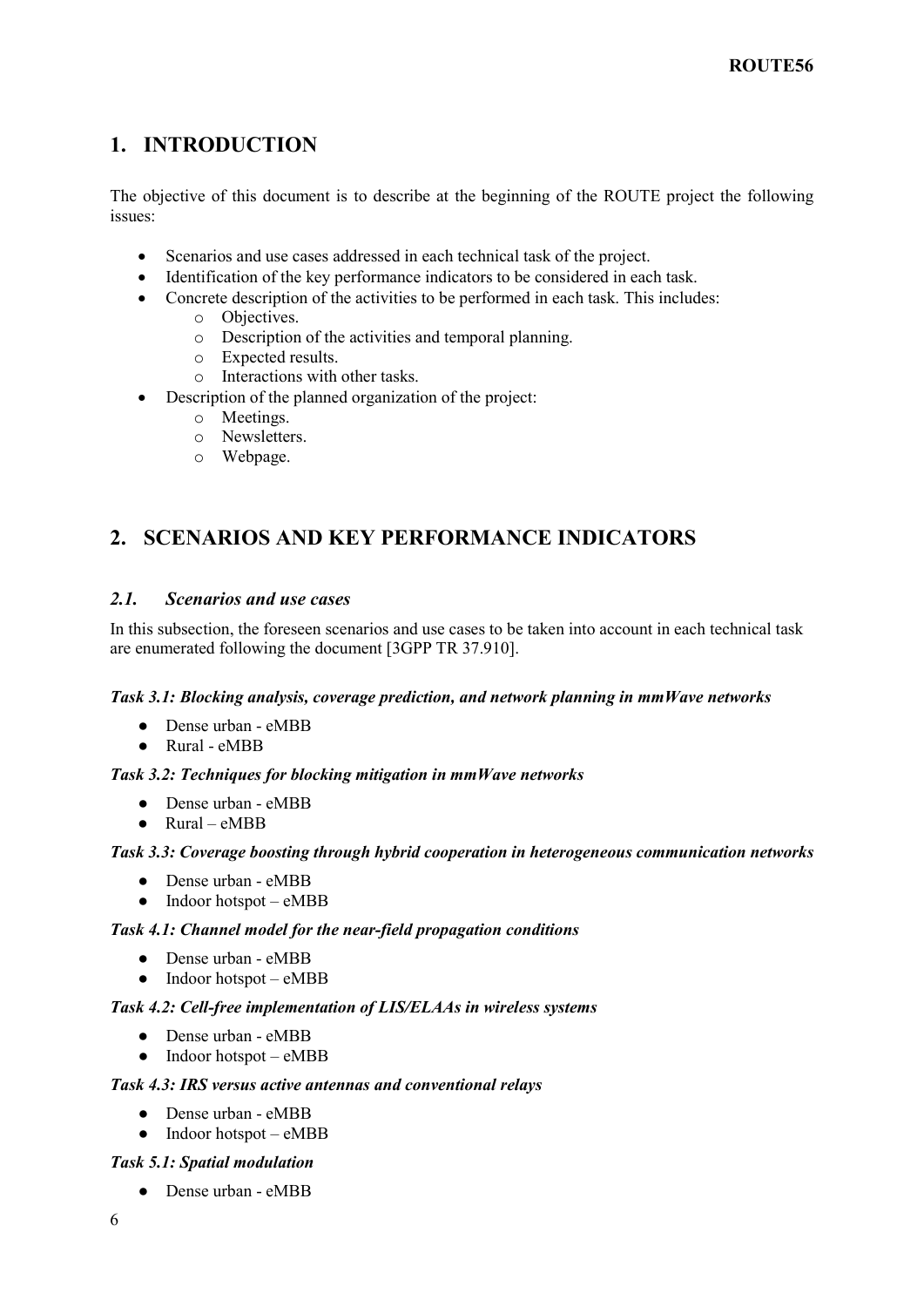- $\bullet$  Rural eMBB
- $\bullet$  Indoor hotspot eMBB
- mMTC

## *Task 5.2: Wireless power transfer for efficient energy transmission and reuse in mMTC networks*

- Indoor hotspot
- $mMTC$

## *Task 5.3: Energy-efficient multiple access strategies in multiuser/MTC communications*

- Indoor hotspot
- $\bullet$  mMTC

## *Task 6.1: Multipath-assisted localization*

- $\bullet$  Indoor hotspot eMBB
- Dense urban eMBB

## *Task 6.2: Location-aided communication*

- $\bullet$  Indoor hotspot eMBB
- Dense urban eMBB

## <span id="page-7-0"></span>*2.2. Key performance indicators*

In this subsection, we enumerate the key indicators that will be used to evaluate the performance of the techniques developed in each task of the project.

## *Task 3.1: Blocking analysis, coverage prediction, and network planning in mmWave networks*

- Blocking probability
- Lengths of LOS/NLOS
- Distance to closest visible BS

## *Task 3.2: Techniques for blocking mitigation in mmWave networks*

• Blocking probability

## *Task 3.3: Coverage boosting through hybrid cooperation in heterogeneous communication networks*

- Throughput
- Latency
- Packet Loss Rate

## *Task 4.1: Channel model for the near-field propagation conditions*

- Coherence bandwidth
- MIMO channel rank

#### *Task 4.2: Cell-free implementation of LIS/ELAAs in wireless systems*

- Spectral efficiency in single user and multiuser setups
- Bit error probability
- Pilot overheads

#### *Task 4.3: IRS versus active antennas and conventional relays*

- MIMO channel rank
- Spectral efficiency
- Bit error probability
- Pilot overheads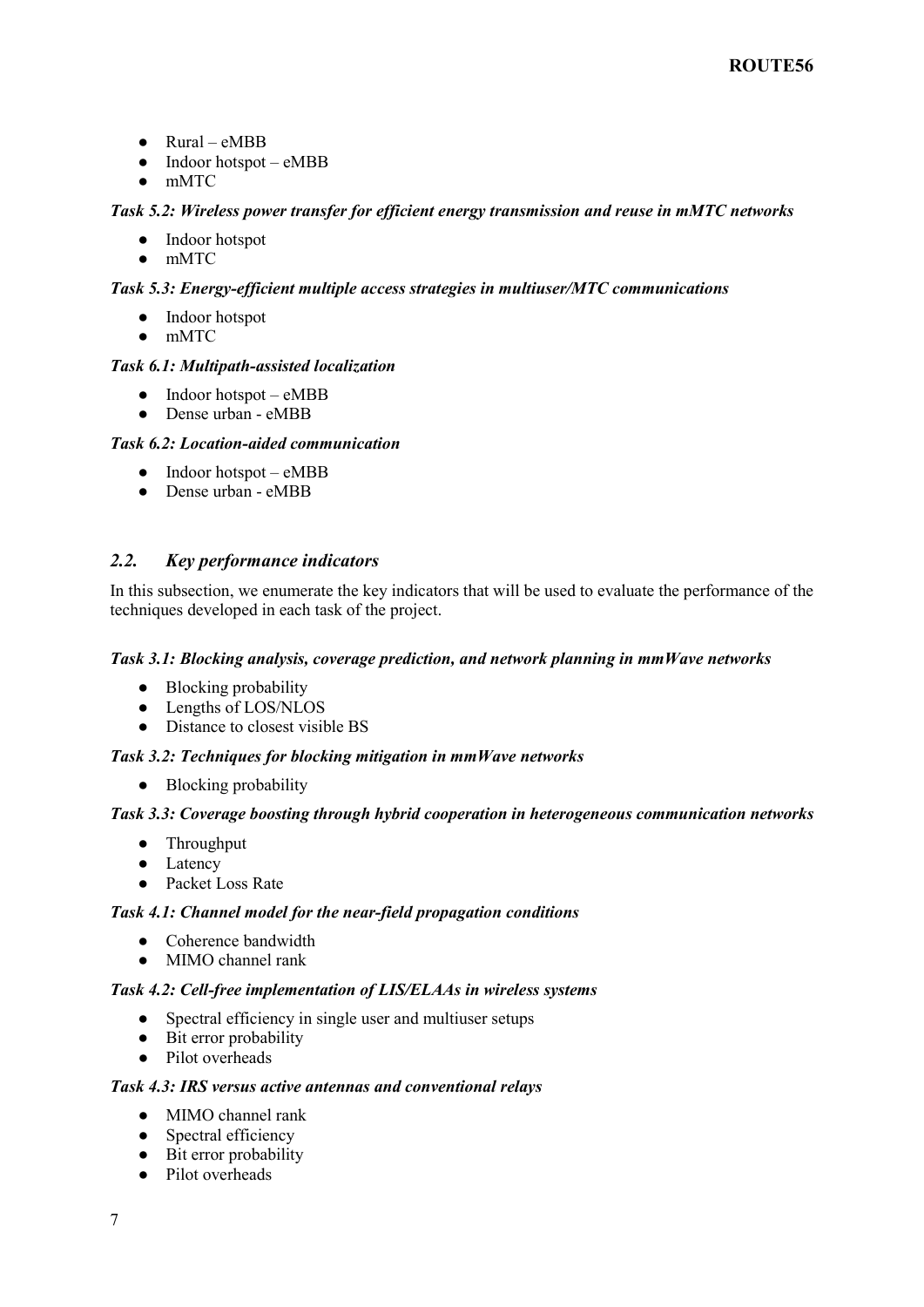## *Task 5.1: Spatial modulation*

- Data rate
- Bit error rate
- System capacity in terms of number of users
- Energy consumption

## *Task 5.2: Wireless power transfer for efficient energy transmission and reuse in mMTC networks*

- Sum rate
- Energy consumption

## *Task 5.3: Energy-efficient multiple access strategies in multiuser/MTC communications*

- Energy consumption
- Latency
- Packet Throughput

## *Task 6.1: Multipath-assisted localization*

- LOS/NLOS detection probability
- Position accuracy

## *Task 6.2: Location-aided communication*

- Energy consumption
- Data rate
- Position accuracy

## <span id="page-8-0"></span>**3. DESCRIPTION OF TECHNICAL TASKS AND PLANNED ACTIVITIES**

This section, describes, for each task, the main objectives to be covered, a detailed list of the concrete activities to be performed in order to achieve the goals jointly with a temporal planning, and the expected results. It also mentions the expected interactions with other tasks in the project.

## *Task 3.1: Blocking analysis, coverage prediction, and network planning in mmWave networks*

## **Main objectives of the task**

- Objective 1: To characterize the blocking effects in mmWave networks from a statistical point of view.
- Objective 2: To use the previous characterization to derive metrics such as minimum distance to the closest visible BS, lengths of the NLOS/shadow intervals, probability of blocking, etc.
- Objective 3: To use the previous characterization to derive a predictor of the LOS/NLOS regions.

## **Concrete activities to be performed and temporal planning**

- Activity 1 (M1 M6): Statistical characterization of the blocking elements (positions, sizes and shapes) using random shape theory and stochastic geometry. Impact of the blockage probability. Generalization of previous results in the literature to include buildings with 3D volume.
- Activity 2 ( $M1 MS$ ): Statistical characterization of the lengths of the shadow/NLOS and light/LOS intervals. Obtention of simulation results using real data of a city.
- Activity 3 (M1 M14): Statistical characterization of the distance to the closest visible BS (taking into account the presence of blocking objects). Impact on the achievable rate.
- Activity 4 (M1 M14): Development of a predictor of NLOS/LOS regions based on a finite number of measurements and the statistical characterization of the blocking objects.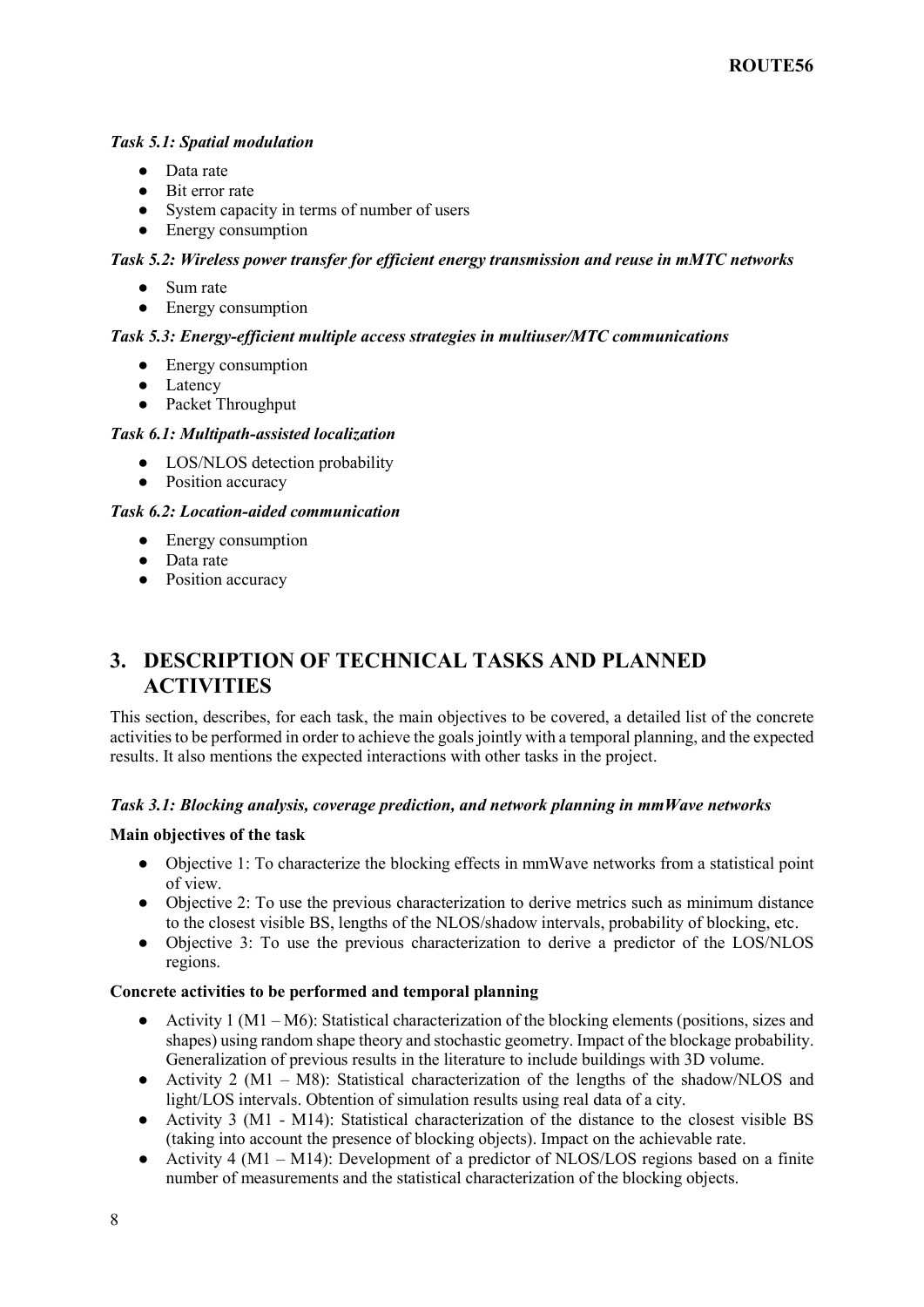## **Expected results**

- Publications: 3 papers in conferences and/or journals.
- TFGs / TFMs

## **Interactions with other tasks**

The results could be useful for the following tasks:

- $\bullet$  Task 3.2.
- $\bullet$  Task 6.1.
- $\bullet$  Task 4.3.

## *Task 3.2: Techniques for blocking mitigation in mmWave networks*

## **Main objectives of the task**

- Objective 1: To evaluate the impact of relaying for coverage enhancement in mmWave networks from a statistical point of view.
- Objective 2: To evaluate the impact of transmitting from multiple BSs (i.e. macrodiversity) for the reduction of shadow/NLOS regions.

## **Concrete activities to be performed and temporal planning**

- Activity 1 ( $M1 M6$ ): Derivation of the probability of blockage for N links taking into account the statistical dependence of the blocking elements of each link for different models of blocking elements.
- Activity 2 (M10 M18): For cell deployments with multiple relays, optimization of the position of the relays to minimize the average probability of communication failure, using the expressions obtained in the previous activity.
- Activity 3 (M16 M22): For scenarios with multiple BSs, evaluation of the impact of interference, but taking into account the benefits of having some interferences being blocked.
- Activity 4 (M16 M24): For scenarios with multiple BSs, study the case where the users can communicate with several visible BSs, that is in LOS, considering that blocking elements may obstruct the communication links. Evaluation of the performance increase due to cooperation among BSs in comparison with the case where the users only can communicate with one visible BS only.

## **Expected results**

- Publications: 2 papers in conferences and/or journals.
- TFGs / TFMs

## **Interactions with other tasks**

The results could be useful for the following tasks:

 $\bullet$  Task 4.3.

## *Task 3.3: Coverage boosting through hybrid cooperation in heterogeneous communication networks*

## **Main objectives of the task**

- Objective 1: To develop strategies to provide ubiquitous service at a higher layer even when the load of the cellular system is extremely high or the channel conditions are very harsh.
- Objective 2: To fulfil diversified service requirements in network slicing strategies to alleviate the complex resource management in softwarized networks.

## **Concrete activities to be performed and temporal planning**

• Activity 1 (M22 – M24): To review recent literature on deep learning applied to coverage boosting.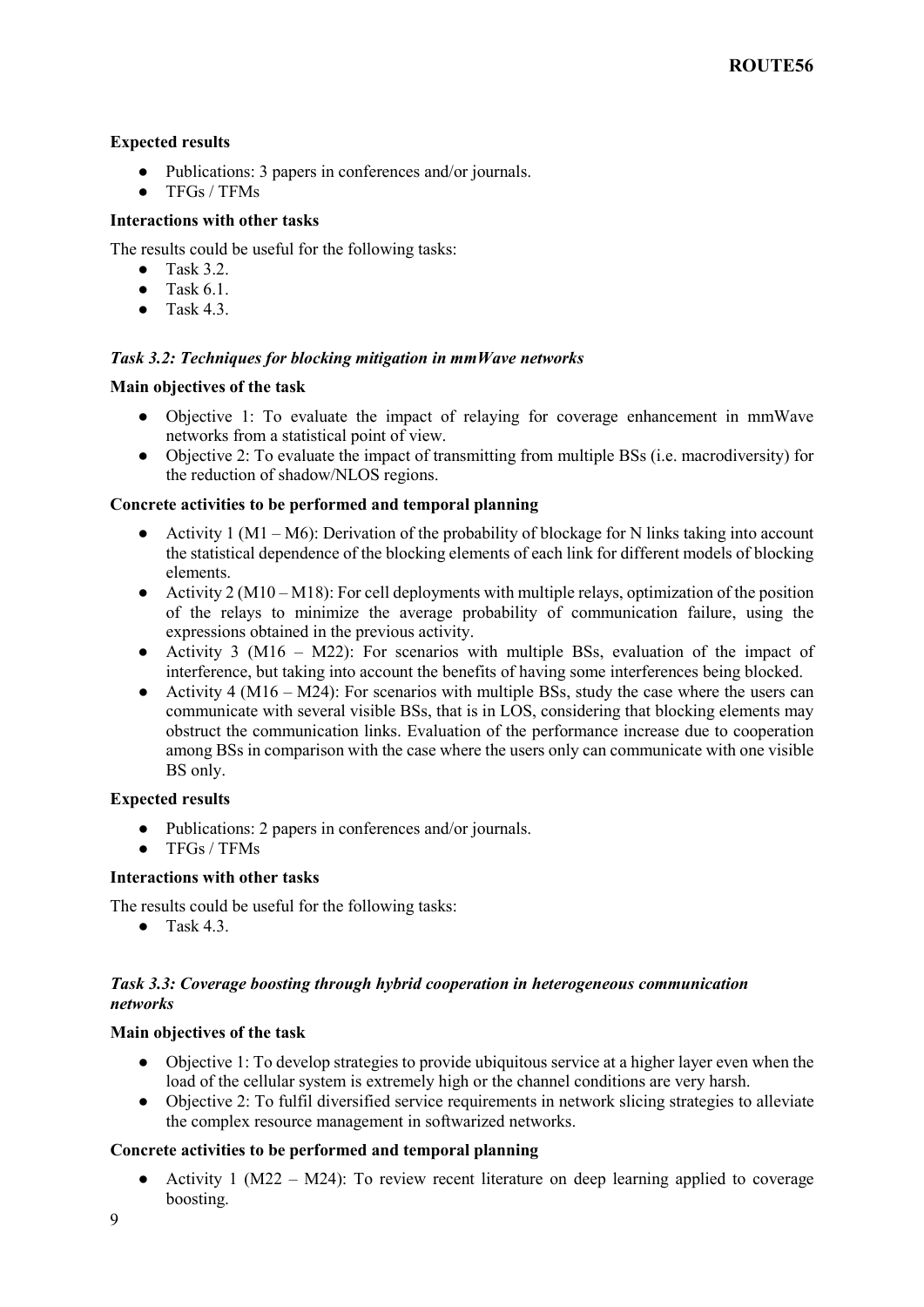- Activity 2 (M25 M27): To address heterogeneous scenarios where multiple radio access technologies (multi-RAT) coexist
- Activity 3 (M28 M31): To design a new set of MAB algorithms intended to work in nonstationary and more realistic environments.
- Activity 4 (M32 M36): To use deep contextual MAB as a way to predict OoE for every type of available RAT and improve handoff decisions.

#### **Expected results**

- Publications: 2 papers in conferences and/or journals.
- $\bullet$  TFGs / TFMs

#### *Task 4.1: Channel model for the near-field propagation conditions*

#### **Main objectives of the task**

- Objective 1: Study the propagation channel models in the near-field of the antenna arrays (spherical wave vs. plane wave propagation), including polarization effects.
- Objective 2: Derive bandwidth limit for non-frequency selective channels in near-field propagating conditions.
- Objective 3: Study the implications in terms of channel acquisition/reporting.

### **Concrete activities to be performed and temporal planning**

- $\bullet$  Activity 1 (M1 M3): Review of recent literature on channel models and near-field propagation and generate a realistic channel simulator.
- Activity 2 ( $M3 M8$ ): Study of the following aspects in mmWave and THz bands: i) the pathloss and multipath channel models when line-of-sight (LOS) and non-line-of-sight (NLOS) propagation components are present; ii) the dependence of the channel selectivity in time and in frequency as a function of the distance between transmitter and receiver, and as a function of the Doppler spread in the scenario.
- Activity 3 ( $M6 M9$ ): Generate a channel simulator that will be used in several tasks of the project.

#### **Expected results**

- Publications: 1 paper in conferences and/or journals.
- TFGs / TFMs

#### **Interactions with other tasks**

The results will be useful for the following tasks:

- $\bullet$  Task 4.2
- $\bullet$  Task 4.3
- Task 6.1
- $\bullet$  Task 6.2

#### *Task 4.2: Cell-free implementation of LIS/ELAAs in wireless systems*

#### **Main objectives of the task**

- Objective 1: Study how the properties of ELAAs can be exploited in cellular systems, where near field propagating conditions are found. Include the penalties associated with polarization mismatch.
- Objective 2: Study antenna correlation and coherence bandwidth properties depending on the distance and devise appropriate codebooks for channel reporting.
- Objective 3: Study multiuser scheduling techniques for the downlink.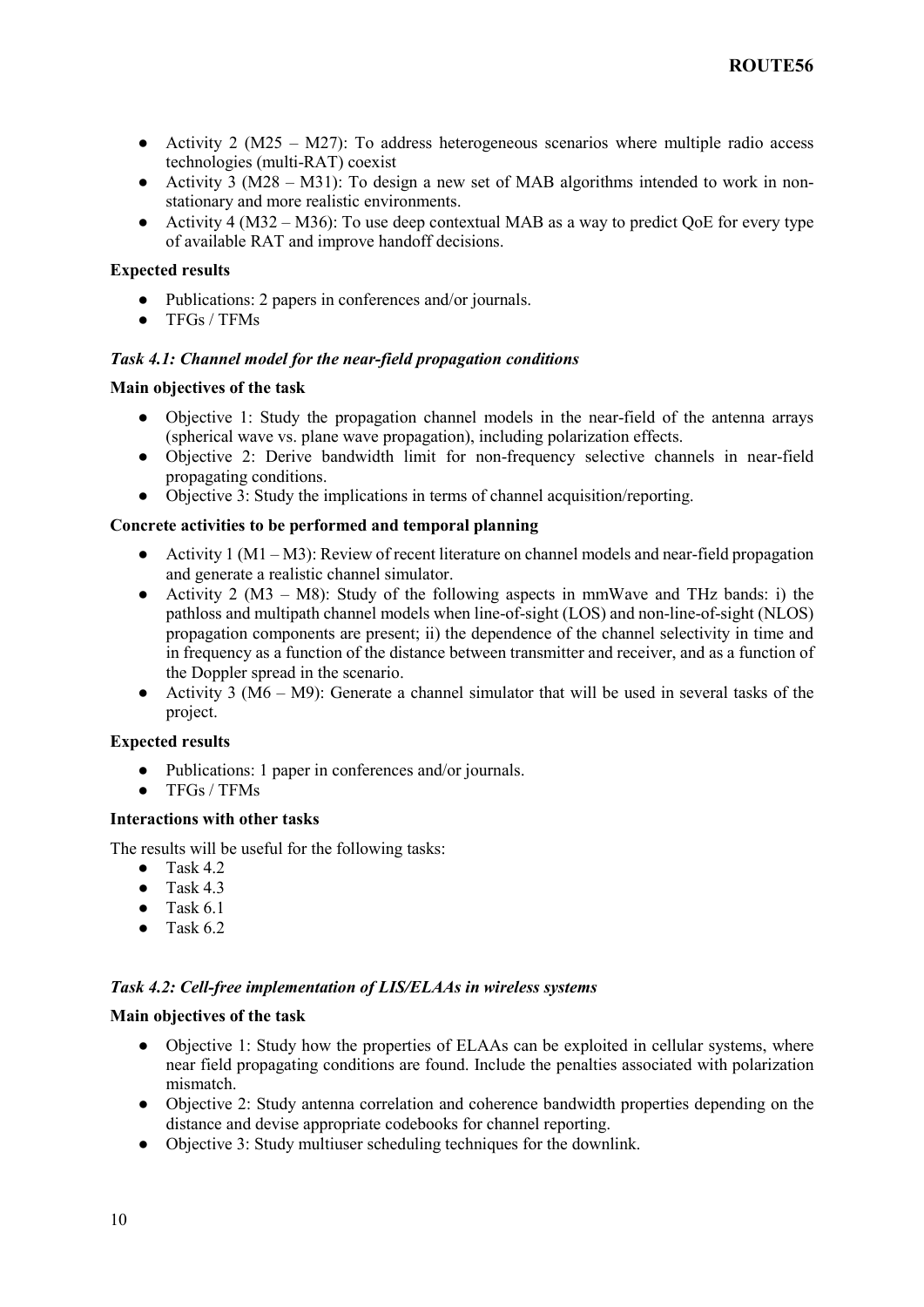#### **Concrete activities to be performed and temporal planning**

- Activity 1 (M9 M10): Review of recent literature on ELAAs.
- Activity 2 (M10 M17): Derive analytic and semi-analytic models for the channel properties in ELAAs. Elaborate codebooks for channel reporting based on AI (e.g. autoencoders) that exploit the channel properties, and propose methods to use them in a predictive way for pilot overhead reduction and/or channel error estimation reduction in FDD systems, where the lack of channel reciprocity requires feedback of the DL CSI from the receivers to the BS. The CSI available at the BS is gained from DL probing, where the training sequences are reused among the BS antennas, motivated by the scarcity of available pilot sequences in FDD systems. While partial CSI leads to severe degradation of standard multiuser precoding techniques, the recently proposed bilinear equalizer/precoder method for massive MIMO systems in combination with rate-splitting shows very promising results. Study tradeoffs.
- Activity 3 (M18 M25): Exploit the large capacity of multiuser transmission in ELAAs by devising user grouping techniques based on algebraic or AI methods. Check its performance in realistic scenario configurations.

#### **Expected results**

- Publications: 2 papers in conferences and/or journals.
- TFGs / TFMs

### **Interactions with other tasks**

The results will be useful for the following tasks:

 $\bullet$  Task 4.3

#### *Task 4.3: IRS versus active antennas and conventional relays*

#### **Main objectives of the task**

- Objective 1: Devise methods to increase the spectral efficiency by artificially transforming the propagation channel properties using IRS.
- Objective 2: Define protocols for IRS channel acquisition.
- Objective 3: Exploit the use of IRS in receive spatial modulation techniques in mmWave or THz channels.

#### **Concrete activities to be performed and temporal planning**

- Activity 1 (M23 M24): Review of recent literature on IRS usage, exploitation and misconceptions.
- Activity 2 ( $M25 M36$ ): Study the capacity enhancement in single user links where IRS devices are present. Include the situations of near-field/far-field and antenna polarization mismatch. Define channel acquisition techniques for IRS in selective and flat fading channels and evaluate the overhead associated with the use of pilots. Study techniques for pilot overhead reduction based on predictive channel estimation. Use of AI methods to further reduce pilot overhead with low penalty. Study the impact in capacity due to imperfect channel estimation.
- Activity 3 ( $M25 M36$ ): Use one or several IRS to enhance the rank of the MIMO channel between transmitter and receiver. Elucidate the most appropriate configurations (number of antennas, relative position of transmitter, receiver and IRS, etc), and exploit them to increase the spectral efficiency of receive spatial modulation techniques, using several transmit precoding techniques. Evaluate the performance loss associated with channel estimation errors at the transmitter side. Check its performance in realistic scenario configurations.

#### **Expected results**

- Publications: 2 papers in conferences and/or journals.
- TFGs / TFMs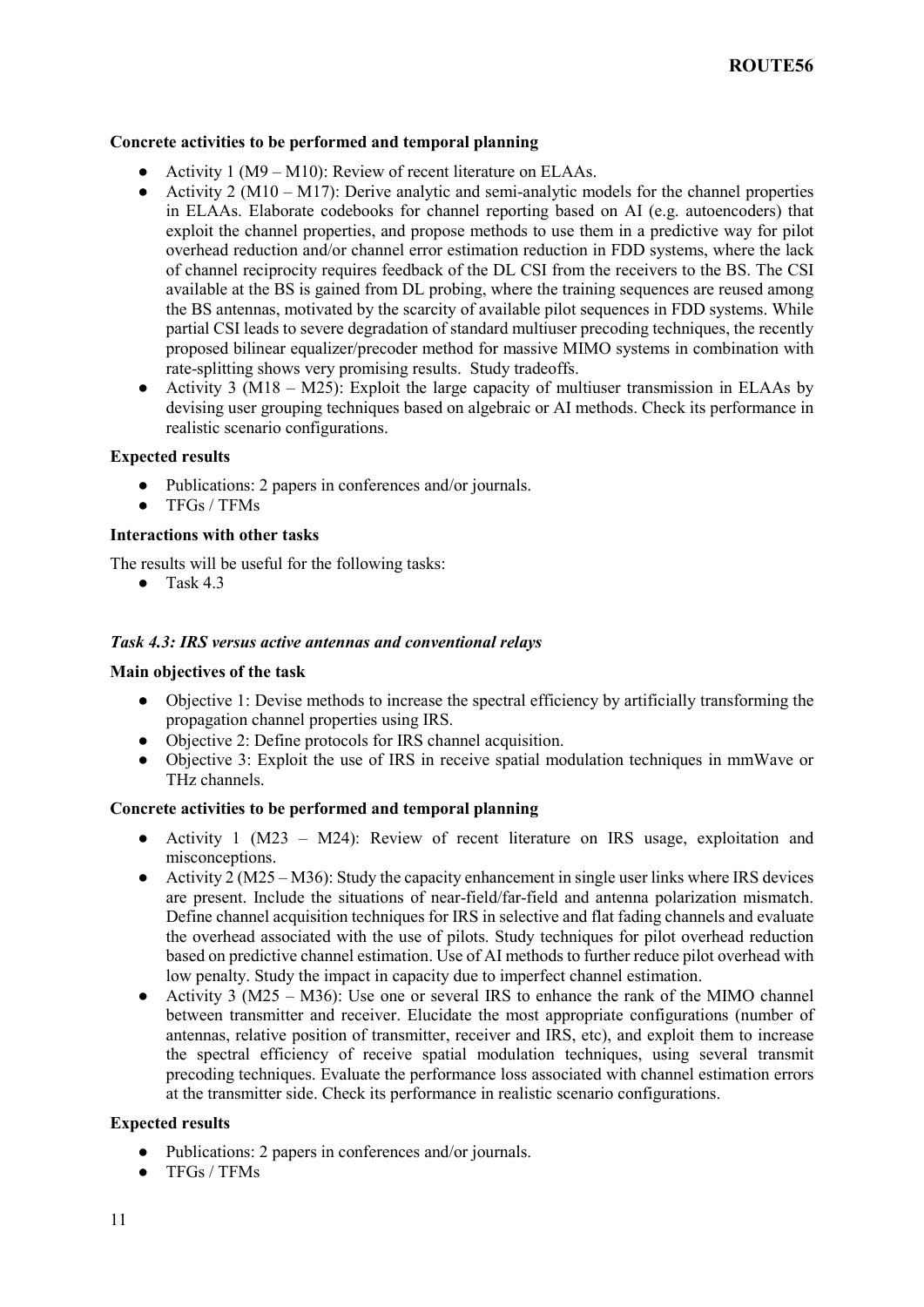### **Interactions with other tasks**

The results will be useful for the following tasks:

 $\bullet$  Task 5.1

## *Task 5.1: Spatial modulation*

#### **Main objectives of the task**

- Objective 1: To develop new modulation techniques inspired by spatial modulation.
- Objective 2: To apply the previous techniques using RISs integrated at the transmitter.

#### **Concrete activities to be performed and temporal planning**

- Activity 1 (M9 M15): Analysis of the state of the art on spatial modulation techniques and index modulation schemes.
- Activity 2 (M12 M20): Application of the spatial modulation techniques for transmitters based on RISs. Combination of the previous schemes with frequency modulation.
- Activity 3 (M18 M22): Extension of the previous schemes to multi-user systems and incorporation of channel estimation.
- Activity 4 (M22 M26): Numerical evaluation of the proposed schemes.

## **Expected results**

- Publications: 1 paper in a conference and/or journal.
- TFGs / TFMs

#### **Interactions with other tasks**

The results could be useful for the following tasks:

 $\bullet$  Task 4.2.

#### *Task 5.2: Wireless power transfer for efficient energy transmission and reuse in mMTC networks*

#### **Main objectives of the task**

- Objective 1: The analysis of integrated wireless information and energy transmission schemes in combination with energy harvesting from the interference.
- Objective 2: The design transmission strategies that address the requirements of both human type communications and machine type communications: high data rates and large battery lifetimes, respectively.

#### **Concrete activities to be performed and temporal planning**

- Activity 1 (M6 M12): For cellular networks where sensors coexist with conventional human terminals (UTs), and are served by multi-antenna BS, characterization of the statistics of the energy collected by the sensors and the UTs data rate.
- Activity 2 (M12 M18): Based on the results from the previous activity, derivation of strategies that maximize the sum rate while ensuring a sufficient amount of energy.

#### **Expected results**

- Publications: 1 paper in a conference.
- TFGs / TFMs

#### **Interactions with other tasks**

The results could be useful for the following tasks:

 $\bullet$  Task 5.3.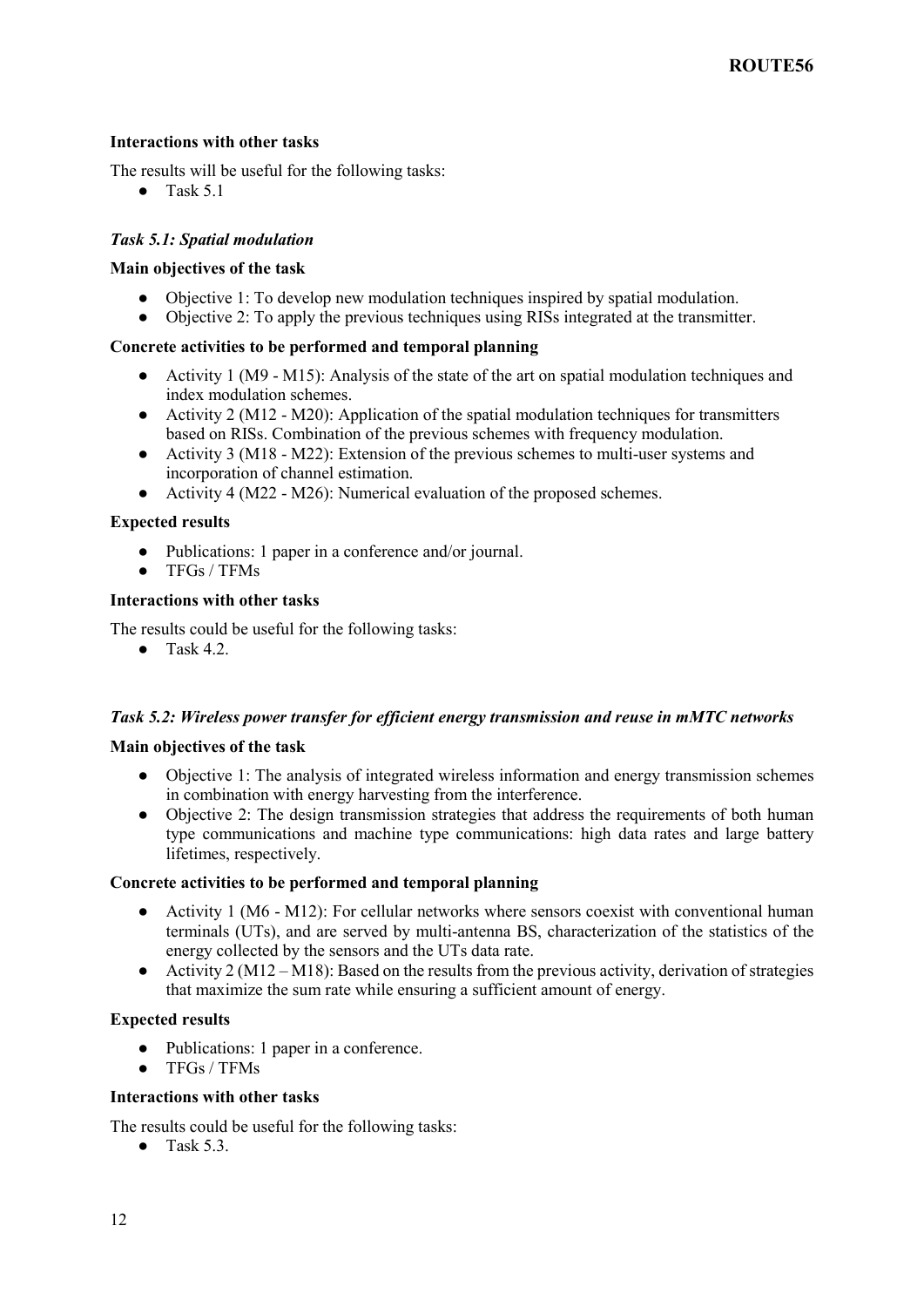## *Task 5.3: Energy-efficient multiple access strategies in multiuser/MTC communications*

### **Main objectives of the task**

- Objective 1: To cover the growing range of QoS requirements for dense deployments of MTC devices.
- Objective 2: To control traffic congestion and avoid packet collisions.
- Objective 3: To reduce the energy consumption of devices and the network latency.

#### **Concrete activities to be performed and temporal planning**

- Activity 1 (M22 M24): To review recent literature on deep learning applied to managing a massive number of MTC devices in a contention-based multiple access.
- Activity 2 (M25 M30): To explore the use of the spatial domain provided by the availability of multiple antennas at the BS. Exploit hierarchical codebook-based beamforming to redistribute the overload under high terminal activity regime and reduce contention.
- Activity 3 ( $M31 M36$ ): To develop new DOL algorithms that use prediction of the number of active users and other network parameters to enhance the performance in terms of throughput, latency and energy consumption.

#### **Expected results**

- Publications: 2 papers in conferences and/or journals.
- TFGs / TFMs

#### *Task 6.1: Multipath-assisted localization*

#### **Main objectives of the task**

● Objective 1: Use of sparsity and resolvability in time and angle for 6-dimensional positioning.

#### **Concrete activities to be performed and temporal planning**

- Activity 1 ( $M3 M6$ ): Selection of mmWave channel simulator for realistic indoor and outdoor scenarios.
- Activity 2 (M6 M12): Development of AOA, AOD and delays estimators for each LOS/NLOS path (multidimensional channel) based on tensor decomposition where dominant singular values are associated to dominant signal paths.
- Activity 3 (M6 M12): Development of AOA, AOD and delays estimators for each LOS/NLOS path (multidimensional channel) based on compressed sensing method based on channel sparsity both in angular and time domain.
- Activity 4 (M13 M19): Evaluation of the performance of the estimators of receiver and scatter points positions.
- Activity 5 (M20 M24): Development of orientation estimation algorithms.

#### **Expected results**

- Publications: 1 paper in conferences and/or journals.
- TFGs / TFMs

#### **Interactions with other tasks**

The results could be useful for the following tasks:

 $\bullet$  Task 3.1.

#### *Task 6.2: Location-aided communication*

#### **Main objectives of the task**

- Objective 1: Sensing propagation environment.
- Objective 2: Use of highly precise positioning in mobility management.